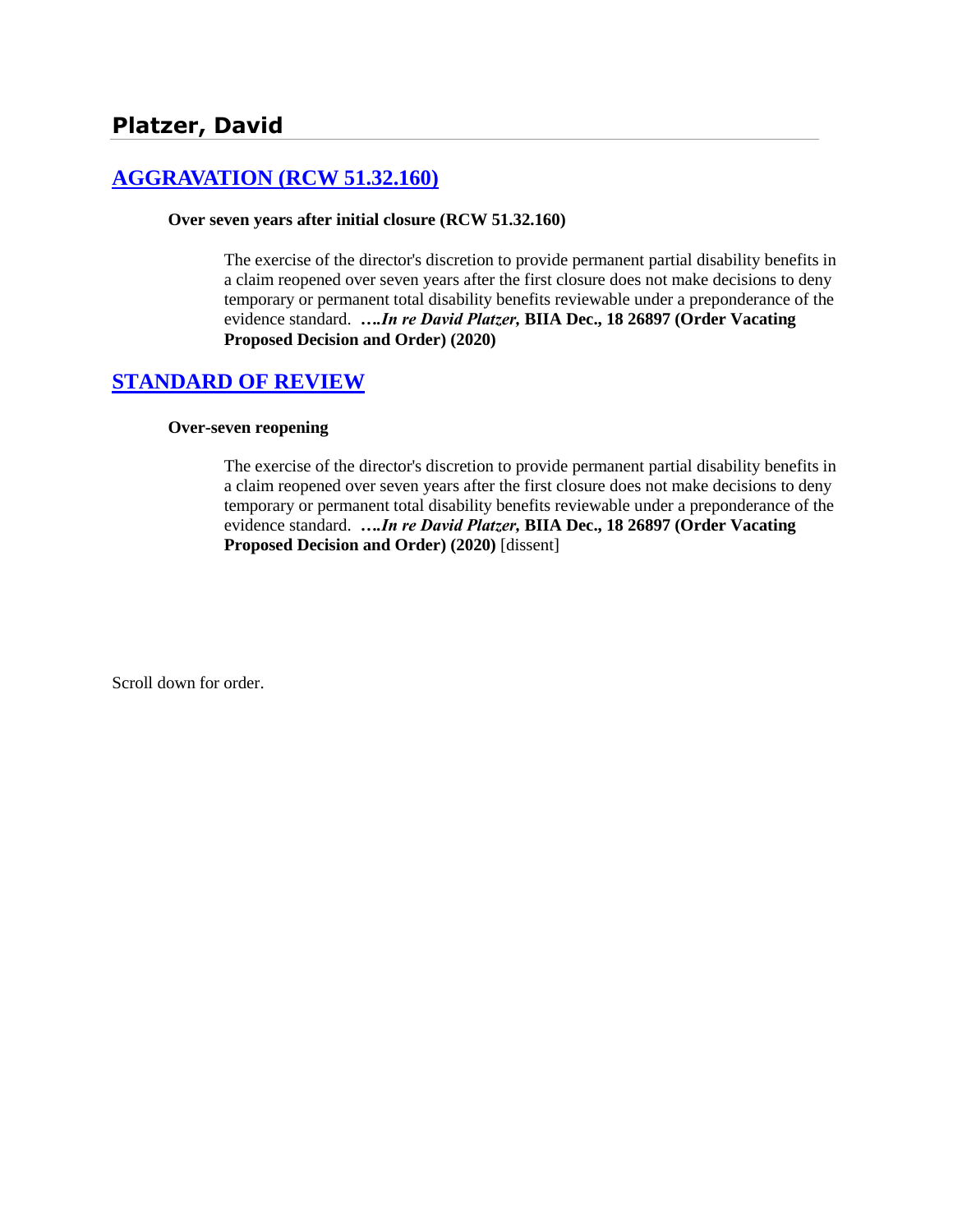#### **BEFORE THE BOARD OF INDUSTRIAL INSURANCE APPEALS STATE OF WASHINGTON**

**)**

**) ) )**

#### **CLAIM NO. H-151006**

**IN RE: DAVID A. PLATZER ) DOCKET NOS. 18 26897, 18 26898 & 18 26899**

#### **ORDER VACATING PROPOSED DECISION AND ORDER AND REMANDING THE APPEALS FOR FURTHER PROCEEDINGS**

David A. Platzer sustained an industrial injury in 1977. His claim was allowed for multiple lumbar spine conditions, in addition to other physical and mental health conditions. Mr. Platzer's claim was closed in1987 with an award for permanent partial disability. Almost 15 years later, Mr. Platzer applied to reopen his claim. The Department granted Mr. Platzer's application and in so doing, the Director communicated to Mr. Platzer that he was exercising his discretionary authority to find him eligible for an increased permanent partial disability award, but he declined to exercise his discretionary authority to find Mr. Platzer eligible for time-loss compensation or pension benefits. Mr. Platzer appealed seeking additional benefits. Following Board precedent, our industrial appeals judge applied a preponderance of the evidence standard and determined that Mr. Platzer established entitlement to time-loss compensation and a pension. On further analysis, we depart from our prior preponderance of the evidence standard and instead apply the abuse of discretion standard under these circumstances. The Proposed Decision and Order dated January 16, 2020, is vacated and this appeal is **REMANDED FOR FURTHER PROCEEDINGS**.

## **DISCUSSION**

David Platzer was born on February 8, 1947. On May 5, 1977, he fell and injured his low back. His claim was allowed and benefits provided. Mr. Platzer underwent surgery to his low back, after which he began to suffer from bowel and urinary incontinence and pain in the perineal and perianal areas.

From 1977 to 1987, Mr. Platzer attempted carpentry work, but he was unable to perform full-time work due to pain. Mr. Platzer obtained vocational retraining as an electronics technician. Due to market and technological changes, he was unable to secure employment in this field. Mr. Platzer started his own business repairing VCRs, but he was unable to develop a successful business. He tried other vocational pursuits, such as carpentry and working as a handyman, but he was unable to perform the physical work necessary to sustain the business. In addition to physical pain and mobility problems, Mr. Platzer suffered from depression. Mr. Platzer's claim was closed in 1987 with an award for permanent partial disability for his low back and a mental health condition.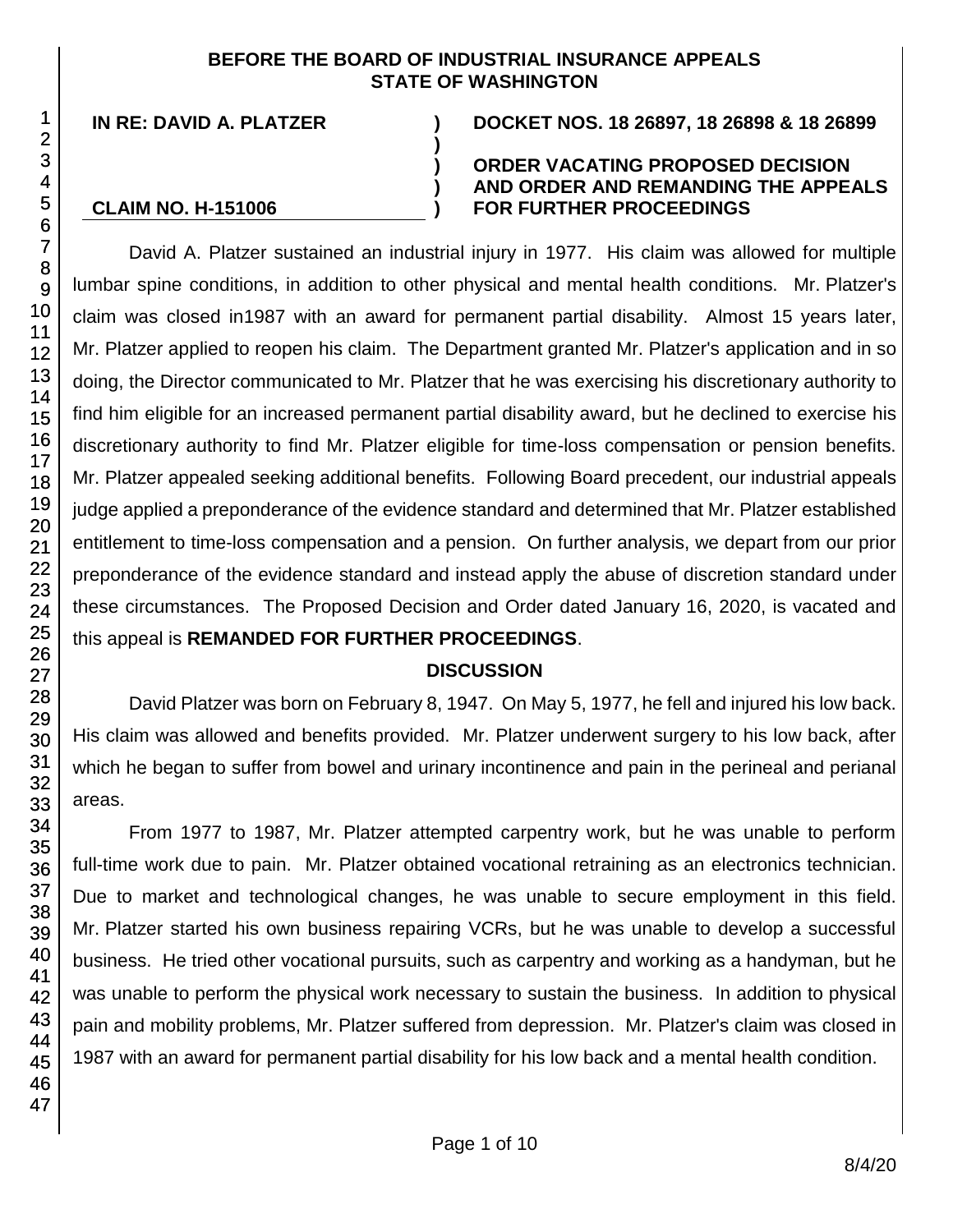Almost 15 years later, in August 2002, Mr. Platzer filed an application to reopen his claim. In December 2002, the Department reopened the claim effective July 29, 2002, for medical treatment only. Mr. Platzer appeals one order and one letter determination providing that the Director has decided not to exercise his discretionary authority to find Mr. Platzer eligible for time-loss compensation or pension benefits, but will continue to exercise his discretionary authority to find Mr. Platzer eligible for permanent partial disability benefits in the interest of equity and good conscience. Mr. Platzer also appeals a Department order awarding permanent partial disability benefits consistent with the Director's determination that Mr. Platzer is eligible for those benefits. Mr. Platzer seeks time-loss compensation and permanent partial disability benefits.

## **Applicable Law**

Because Mr. Platzer's application to reopen his claim was granted more than seven years after the date of the last closing of his claim, his claim is referred to as an "over-seven" claim. Under RCW 51.32.160(1)(a), the Director is granted authority to "readjust" the worker's rate of compensation at any time on his or her own motion. The statute states in relevant part:

If aggravation, diminution, or termination of disability takes place, the director may, upon the application of the beneficiary, made within seven years from the date the first closing order becomes final, or at any time upon his or her own motion, readjust the rate of compensation in accordance with the rules of this section provided for the same, or in a proper case terminate the payment; PROVIDED, That the director may, upon application of the worker made at any time, provide proper and necessary medical and surgical services as authorized under RCW 51.36.010.

RCW 51.32.160 does not directly address the standard of proof applicable to the Director's decisions to reopen time-barred claims or make benefit determinations. These concepts have developed over the decades through Board and court decisions interpreting the above-quoted provision of the statute.

Most significantly, in *Cascade Valley Hospital v. Stach*, 1 the Washington State Court of Appeals, Division 2, sought to clarify the authority of the Director of the Department to reopen over-seven claims. In that case, Ms. Stach injured her back while working for the self-insured employer, Cascade Valley Hospital. The claim was allowed, benefits provided, and the claim was closed in 1991 with a permanent partial disability award. In 1993, Ms. Stach applied to reopen her claim. The Department approved reopening and Ms. Stach received conservative treatment. The claim was closed in 1994 with no additional disability award.

1 2

l

<sup>1</sup> 152 Wn. App. 502 (2009).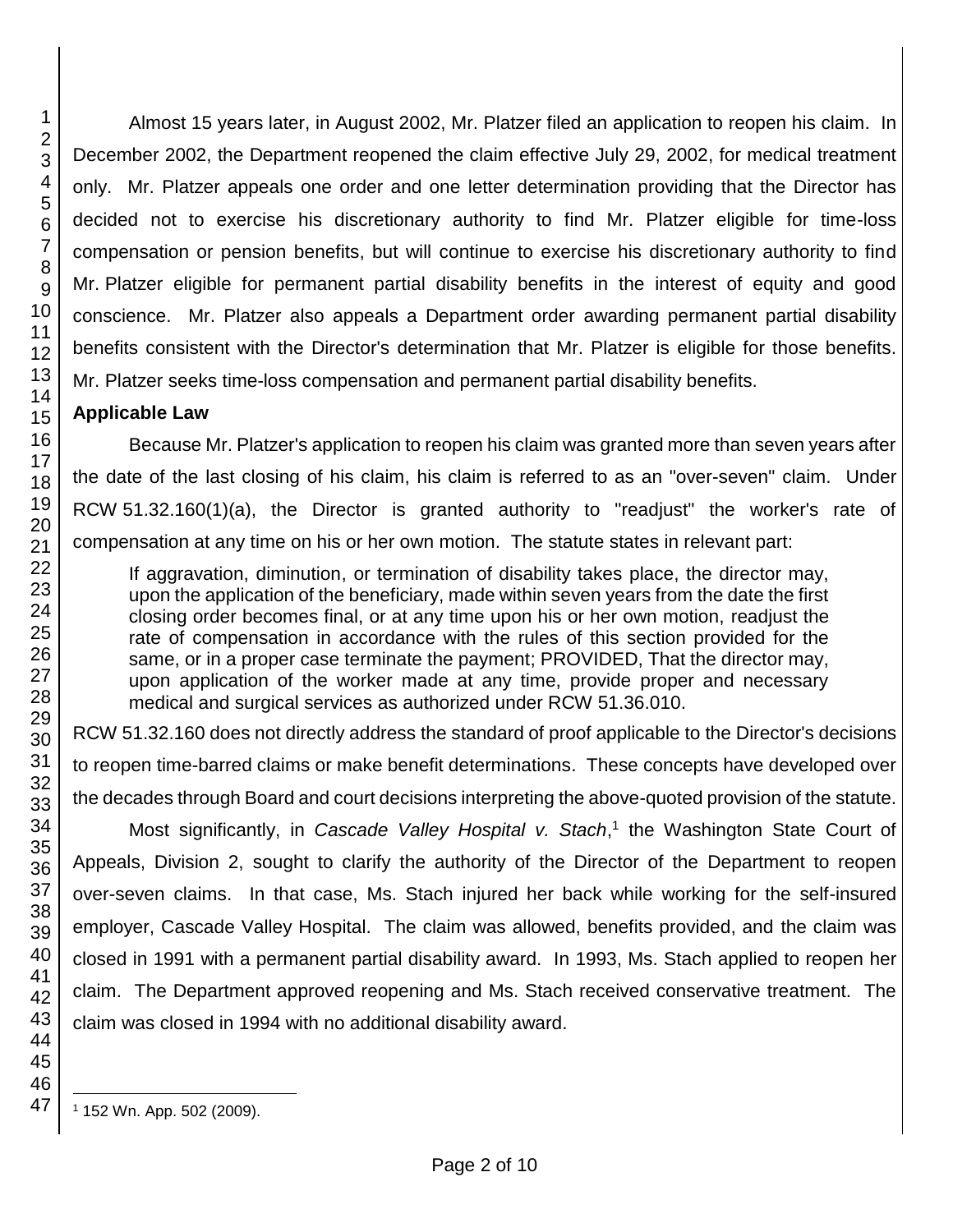In 2004, Ms. Stach applied to reopen the now "over-seven" back claim. On March 3, 2004, the Department issued an order reopening the claim for medical benefits only. The order also indicated that the Director had decided not to reopen Ms. Stach's claim for disability benefits.<sup>2</sup> This order was not appealed. The Department subsequently issued an order authorizing two surgeries. Ms. Stach then made a request for time-loss compensation. On February 3, 2006, the Director wrote Ms. Stach and informed her that she was "eligible" to receive time-loss benefits from the day her physician requested authorization for surgery. He also advised her that she "may" also be eligible to receive a permanent partial disability award and she would be contacted by the claims manager regarding that decision.<sup>3</sup> On February 9, 2006, the Department issued an order reopening Ms. Stach's back claim "for such additional disability benefits as are authorized by law."<sup>4</sup> At that point, Cascade appealed.

In a separate set of events following the 1991 closure of the back claim, Ms. Stach injured her knee while working for a state fund employer. This claim resulted in additional surgeries, time-loss compensation benefits, and vocational training well into the reopening of her over-seven back claim.

Cascade appealed the February 9, 2006 order to the Board and ultimately to the Washington State Court of Appeals, Division 2, where it argued that the Director's actions were tantamount to assigning it responsibility for Ms. Stach's state fund knee claim. Cascade further argued that the March 3, 2004 order reopening the over-seven claim for medical benefits only was res judicata; that RCW 51.32.160 limits the Director's authority in over-seven claims to medical benefits only; that the proper standard of review was by a preponderance of the evidence; and that it was improper for the Director to reopen the claim first by determining eligibility and then in a second order determining entitlement to time-loss compensation benefits. The court rejected all of these arguments finding that the finality of the March 3, 2004 order did not preclude the Director from determining that Ms. Stach could be awarded additional benefits at a later time based on new medical information. The court stated:

In sum, the director's decision to review an over-seven claim is discretionary. Whether to reopen a claim for additional benefits is also discretionary, provided there is aggravation. Once the director reopens a claim on grounds of aggravation, he or she may grant additional benefits only "in accordance with the rules in this section provided for the same." 5

*Cascade* at 512.

l *Cascade* at 505.

*Cascade* at 505.

*Cascade* at 505.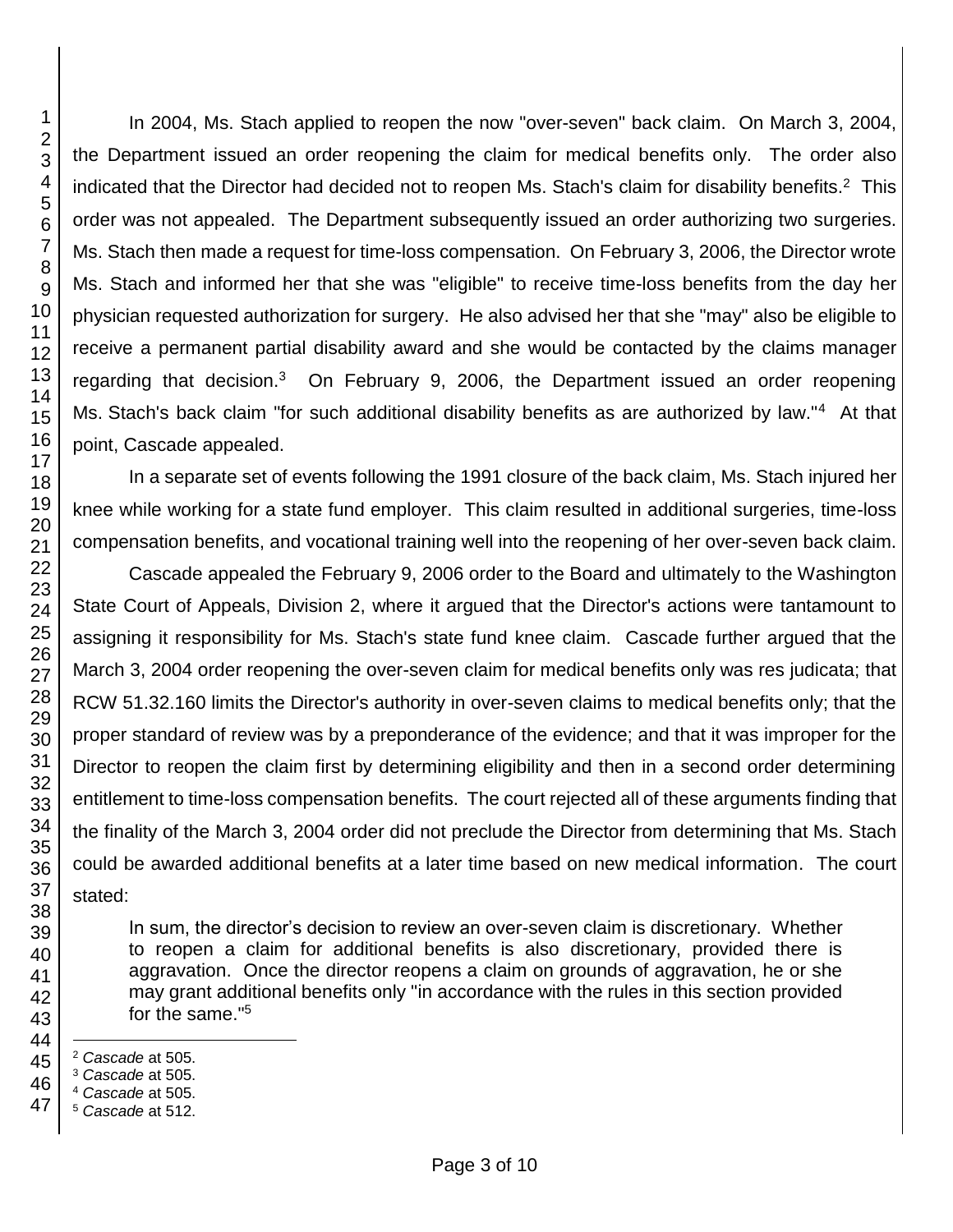The court then stated:

The parties agree, and we concur, that the director's grant or denial of specific benefits is to be reviewed under the preponderance standard. 6

The court did not elaborate on the nature of the parties' agreement for which it concurred.<sup>7</sup> We note

that *Ruse*, which was also cited in support of the preponderance standard, is an appeal of an order

rejecting the claimant's application for workers' compensation benefits. It is not an over-seven case,

and it merely recites the standard of review under RCW 51.52.115.

The *Stach* court then reviewed the specific language of the order on appeal, which stated:

In claims such as yours which have been closed over seven years (or ten years for eye injuries), only the director of the department has the discretion to grant benefits such as time-loss compensation or disability awards. The director has decided to reopen your claim for such additional disability benefits as are authorized by law, effective 06/02/05.<sup>8</sup>

The court affirmed the Department order stating:

The order reopened Stach's over-seven claim but did not grant any benefits, and therefore the Board and the superior court correctly reviewed it for abuse of discretion and found none. We agree. Stach suffered an aggravation of her back injury, requiring two surgeries in August 2005. It was within the director's discretion to reopen her claim for disability benefits under RCW 51.32.160.<sup>9</sup>

While the court refers to an agreement regarding the preponderance of evidence standard, the actual holding of the case is that the abuse of discretion standard should ultimately be applied to Ms. Stach's particular circumstances. In *In re George H. Higgins Sr.<sup>10</sup>* we applied the *Stach* holding to the identical circumstances presented by the Platzer appeal. We held that when the Director specifically grants disability benefits in the form of an increased permanent partial disability award, the Director's grant or denial of other specific benefits, such as temporary or permanent total disability, must be reviewed under the preponderance standard. In short, we interpreted *Stach* as supporting an "all or nothing" approach to the decision to reopen for disability benefits. At the time, we were mindful that the facts in *Stach* ultimately invoked the abuse of discretion standard. The *Stach* opinion appeared to articulate an agreed upon standard of proof for the circumstances presented by both *Higgins* and Mr. Platzer. At the time we issued *Higgins*, we felt bound by the stare

l

*Cascade* at 512, citing *Ruse v. Dep't of Labor & Indus*., 138 Wn.2d 1, 5 (1999).

*Cascade* at 512.

*Cascade* at 513.

 *Cascade* at 514.

Dckt. No. 17 16301 (May 29, 2019).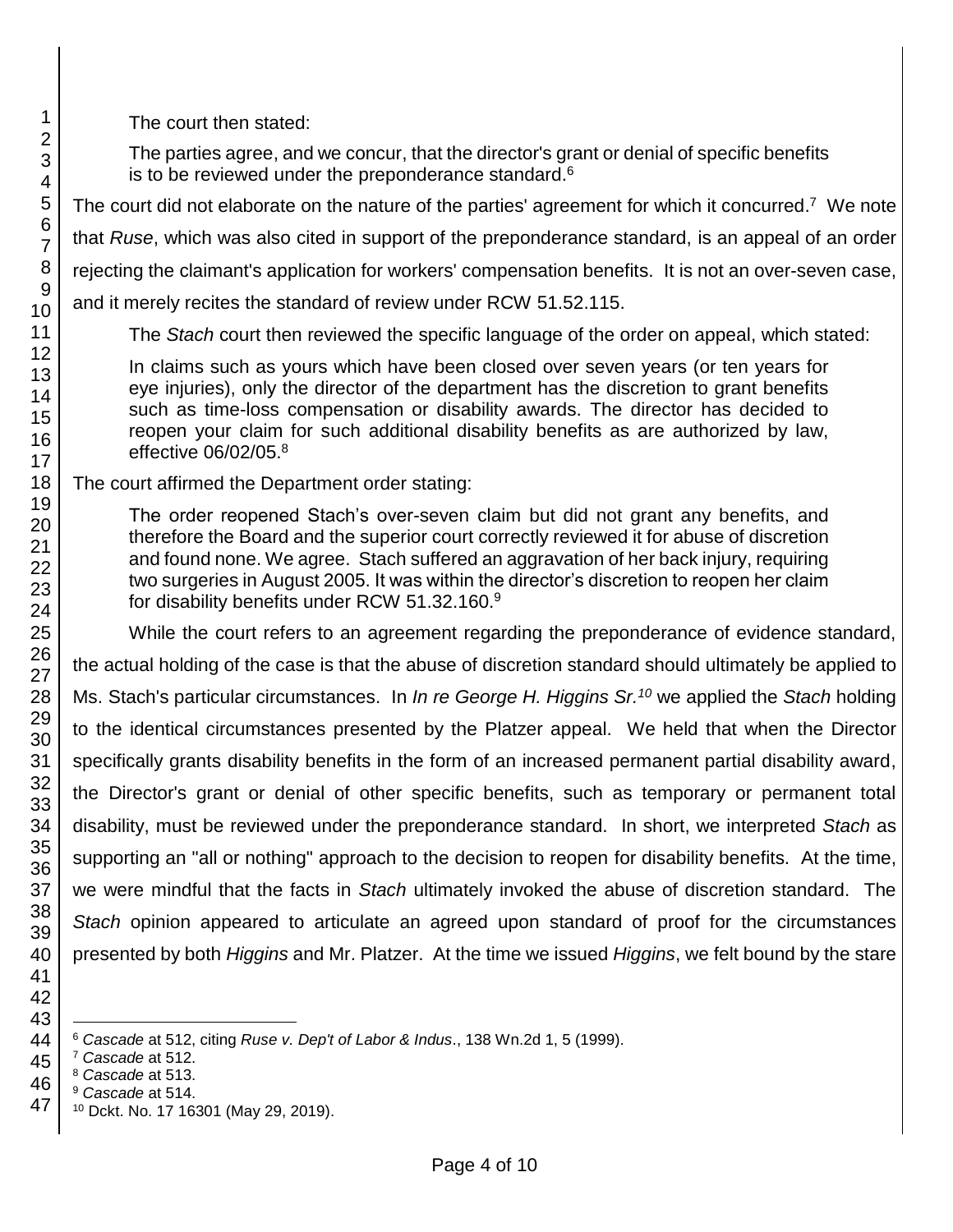decisis effect of an opinion outlining the standard of review from our own Division 2 court. We believed that the court's statement articulating the preponderance standard for specific types of benefits should be viewed as more persuasive than dicta.

However, on further examination we do not believe the court's decision in *Stach* requires an all or nothing approach to the application of the appropriate standard of review to the Director's decision to provide disability benefits. Nothing in the *Stach* decision prevents the Director from an exercise of his discretion to grant specific disability benefits and deny others; nor does the holding require the exercise of that specific discretion be reviewed under an abuse of discretion standard. *Stach* supports review of a decision to provide disability benefits under a preponderance standard when the Director's determination provided only the direction that the claim would be reopened for such additional disability benefits as are authorized by law. The holding of that decision does not require that a preponderance of evidence standard must be applied when the Director's exercise of discretion is explicit to the types of disability benefits to be provided, only dicta in that decision supports that analysis. We determine that we will not be constrained by the dicta in the *Stach* decision to apply the preponderance standard in this appeal.

We note that the Department appealed our *Higgins* decision to superior court and the matter was heard before the Honorable James J. Dixon under Cause No. 19-2-02868-34. The superior court agreed with the Department's determination that an abuse-of-discretion standard applies. Judge Dixon's order does not provide further analysis. While we are bound to obey the superior court's remand order and apply the abuse of discretion standard in the *Higgins* case, we are not bound to do so in the Platzer appeal.<sup>11</sup> Nonetheless, we reviewed the arguments presented in the parties' briefs before the superior court in *Higgins*, and we revisited some of the policy considerations presented by the application of the preponderance standard under these circumstances.

RCW 51.32.160(1)(a) grants the Director the authority to readjust the worker's rate of compensation on his or her own motion. This broad grant of discretionary authority does not have any particular qualifiers or restrictions. The Department points out that discretion of this sort allows the Director to take the circumstances of an individual worker into account. There may be a number of equities to consider in every worker's case, none of them being identical. In such a case, the

l

*In re Lisa Soden*, BIIA Dec., 85 2993 (1987).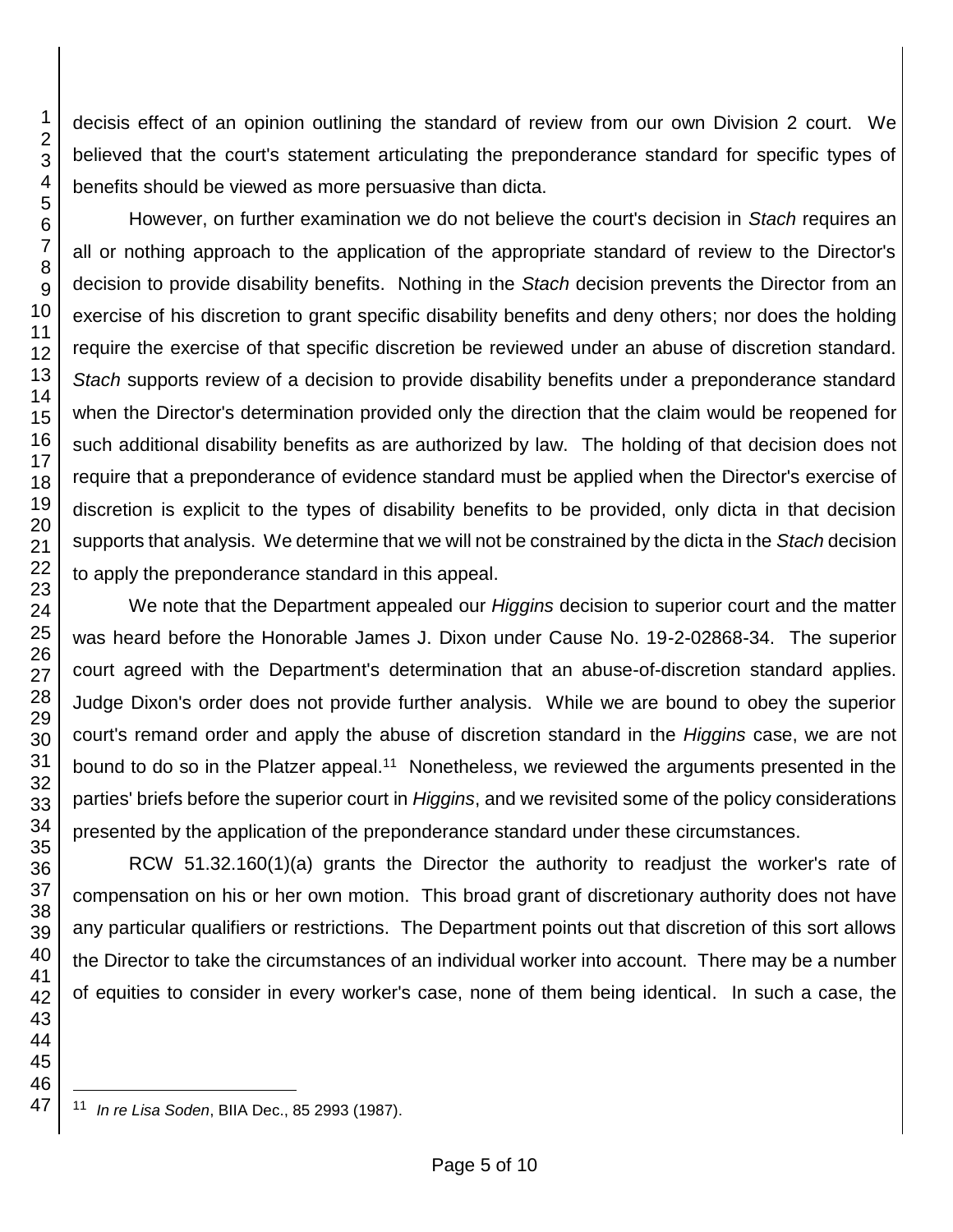Director should be allowed to compensate the worker for the unanticipated loss of function without also paying unneeded wage replacement benefits.

Also pertinent, though, are the policy considerations should we adhere to the preponderance standard. Curtailing the Director's discretion by requiring him or her to take an "all or nothing" approach might well lead the Director to find a worker ineligible for any disability benefits when the Director would have found the worker to be eligible for some benefits but not others had such a decision been within the Director's discretionary authority. It would be anomalous to use the liberal construction standard to justify a view of the law that leads to workers being found ineligible for all benefits rather than eligible for at least some of them.

In reexamining the law and policy, we now understand why Judge Dixon agreed with the Department and remanded *Higgins*. Nearly simultaneously, the Platzer case came before the Board on review. We are mindful that there are issues of judicial economy and efficiency that should be considered. We have a duty to engage in the efficient management of litigation so as to minimize duplication of effort. While we do not have to follow the *Higgins* superior court order in Platzer, we decline to apply two different standards in final orders of the Board. If either matter is appealed further, there will be consistent holdings of this Board for the appellate courts to consider. Though silent, the superior court necessarily concluded the preponderance standard mentioned in *Stach* was dicta. Technically speaking, it was a statement by the court that did not embody the resolution or determination of the *Stach* appeal. While we gave it authority in the *Higgins* decision, we are now convinced that the reference to the preponderance standard should be considered as extraneous material that is merely explanatory. What we considered guidance previously, we now view as dicta as it concerns the appeals before us.

This matter is remanded to the hearings process to re-determine the claimant's entitlement to wage replacement benefits using the abuse-of-discretion standard of review of the Director's determinations.

#### **ORDER**

These appeals are remanded to the hearings process, as provided by WAC 263-12-145(5), for further proceedings as indicated by this order. Unless the matter is settled or dismissed, the industrial appeals judge will issue a new Proposed Decision and Order. The new order will contain findings and conclusions as to each contested issue of fact and law. Any party aggrieved by the new Proposed Decision and Order may petition the Board for review, as provided by RCW 51.52.104.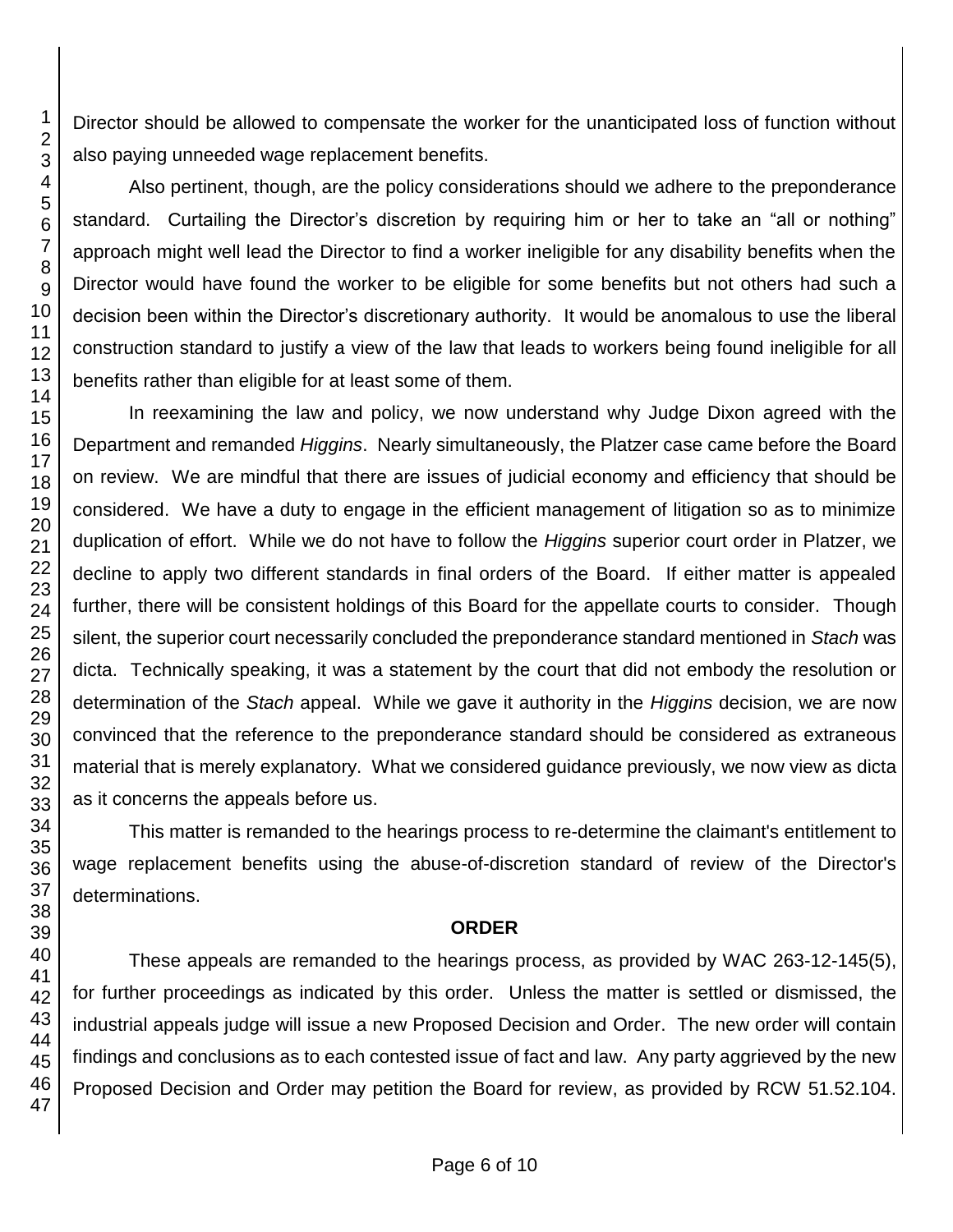This order vacating is not a final Decision and Order of the Board within the meaning of RCW 51.52.110.

Dated: August 4, 2020.

BOARD OF INDUSTRIAL INSURANCE APPEALS BOARD OF INDUSTRIAL INSURAM<br>LINDA L. WILLIAMS, Chairperson<br>JACK S. ENG, Member S. ENG, Member

## **DISSENT**

This case is separate and distinct from the *Higgins* case cited by the majority. The *Higgins* case was remanded by superior court and that determination has been appealed to the court of appeals. While the superior court, sitting in its appellate capacity over decisions of the Board of Industrial Insurance Appeals (Board), has the authority to remand the *Higgins* decision to the Board to apply a different standard of review and render a new decision, that decision has no precedential import until the court of appeals renders its decision. Because I believe the superior court's decision in *Higgins* conflicts with the court of appeals decision in *Stach*, I would not reverse *Platzer* based on the superior court's decision in *Higgins*.

Originally, in *Higgins*, the Board cited to *Stach* "The parties agree and we concur that **the director's decision to grant or deny specific benefits to be received should be analyzed under the preponderance of evidence standard**,"<sup>12</sup> as the basis for finding that the standard of review in *Higgins* was preponderance of the evidence rather than abuse of discretion. Now that *Higgins* has been remanded, the majority calls that statement dicta and remands this case for another decision based on the higher abuse of discretion standard. But the above statement is not only found in the paragraph cited by the majority. In the opening paragraph of *Stach* the court states, "Where aggravation is shown, the director has discretion to reopen over-seven claims for consideration of medical and time loss benefits**. A grant of specific benefits must be supported by a** 

*Cascade Valley Hosp. v. Stach*, 152 Wn. App. 502, 504, 215 (2009). (Emphasis added.)

l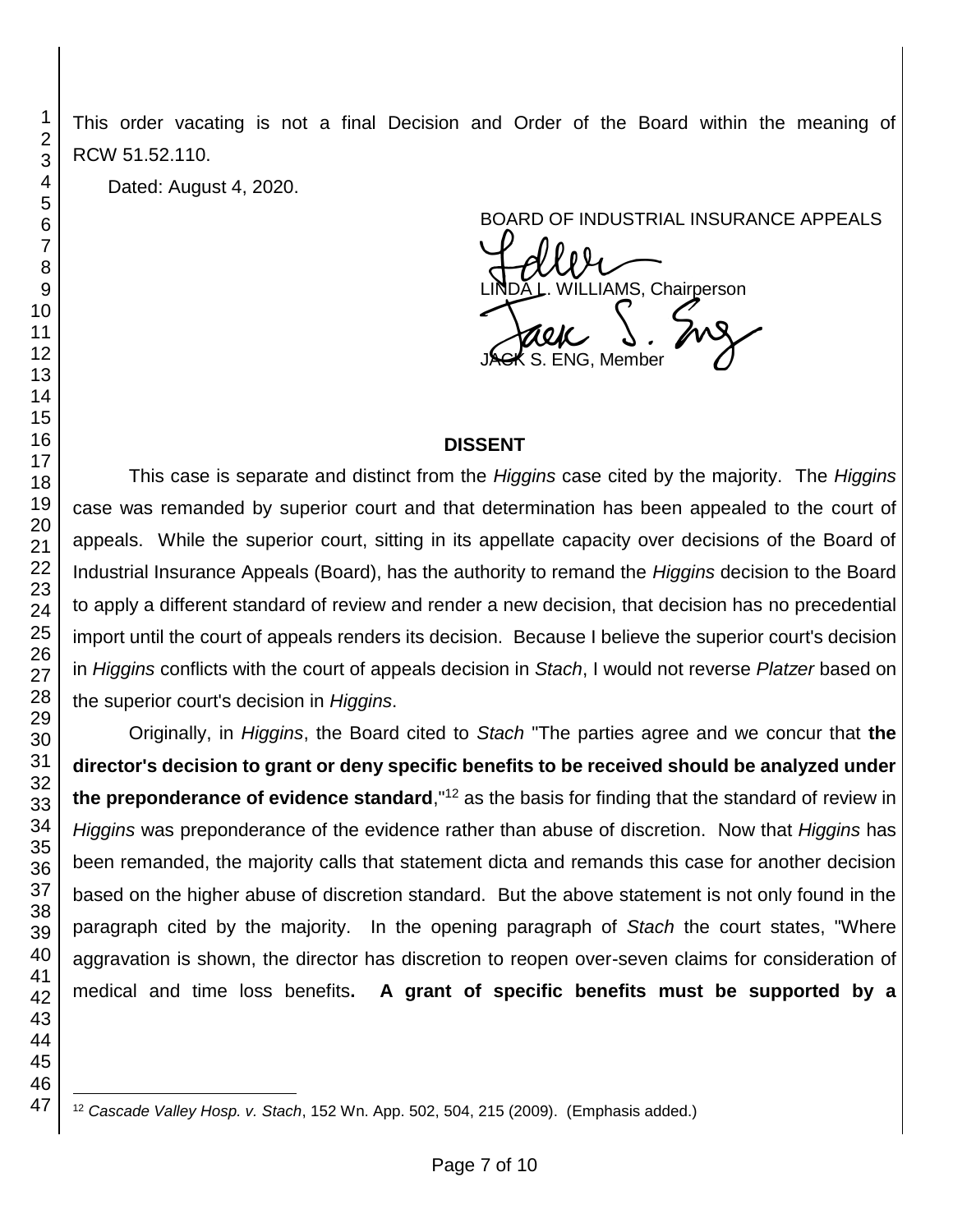**preponderance of the evidence**."<sup>13</sup> This is a clear indication that the court meant the later statement as more than just dicta.

In *Stach* the employer argued in its appeal that the standard of review for the entire case should be preponderance of the evidence for both the original determination that the Director was granting benefits and the secondary order that defined what benefits were being granted. In response to this argument the court specifically delineated the standard of review between a general grant of disability benefits and a grant of a specific benefit as stated by the court twice in its decision. The majority states that the court ultimately applied the abuse of discretion standard in *Stach*, however that was specifically for the general determination that Ms. Stach was eligible for disability benefits as a whole, not for specific benefits, so that decision is not support for the Board's change in this particular case. The court also cited to our significant decision, *In re Bernard James*, <sup>14</sup> where we determined back in 1955 that once the Director had exercised his discretion to grant benefits, the claimant had the same rights as a claimant whose claim had not exceeded the statute of limitations. Because the superior court's decision in *Higgins* does not address these prior decisions, it should not be used as a basis to overturn precedent until a higher court affirms it.

The implication of the Department's briefing in *Higgins* that argues that a decision to uphold the preponderance standard for individual benefits might have the effect of the Director limiting the number of cases in which he exercises his authority to grant any benefits to claimants in over-seven cases is extremely concerning. The Director is charged with the welfare of injured workers and ensuring their sure and certain relief whether their cases have been closed for 2 years or 20. As the court stated in *Stach*, "even when acting sua sponte, the director may not grant benefits arbitrarily, but must do so according to the rules in Title 51."<sup>15</sup> A decision to deny benefits to an injured worker who would normally qualify for those benefits solely on the basis that it would be easier to defend that decision in court goes against over a century of Title 51 statutes, case law, and indeed the very basis of the Industrial Insurance Act as a whole.

Additionally, there is no judicial efficiency gained in this decision to backpedal on the Board's reasoning in *Higgins* prior to a precedential ruling on that case. Rather, this decision further muddies the waters. *Higgins* is being briefed to the court of appeals based on our reasoning in the original

*Stach*, at 512.

l *Stach,* at 504. (Emphasis added.)

BIIA Dec., 04,394 (1955).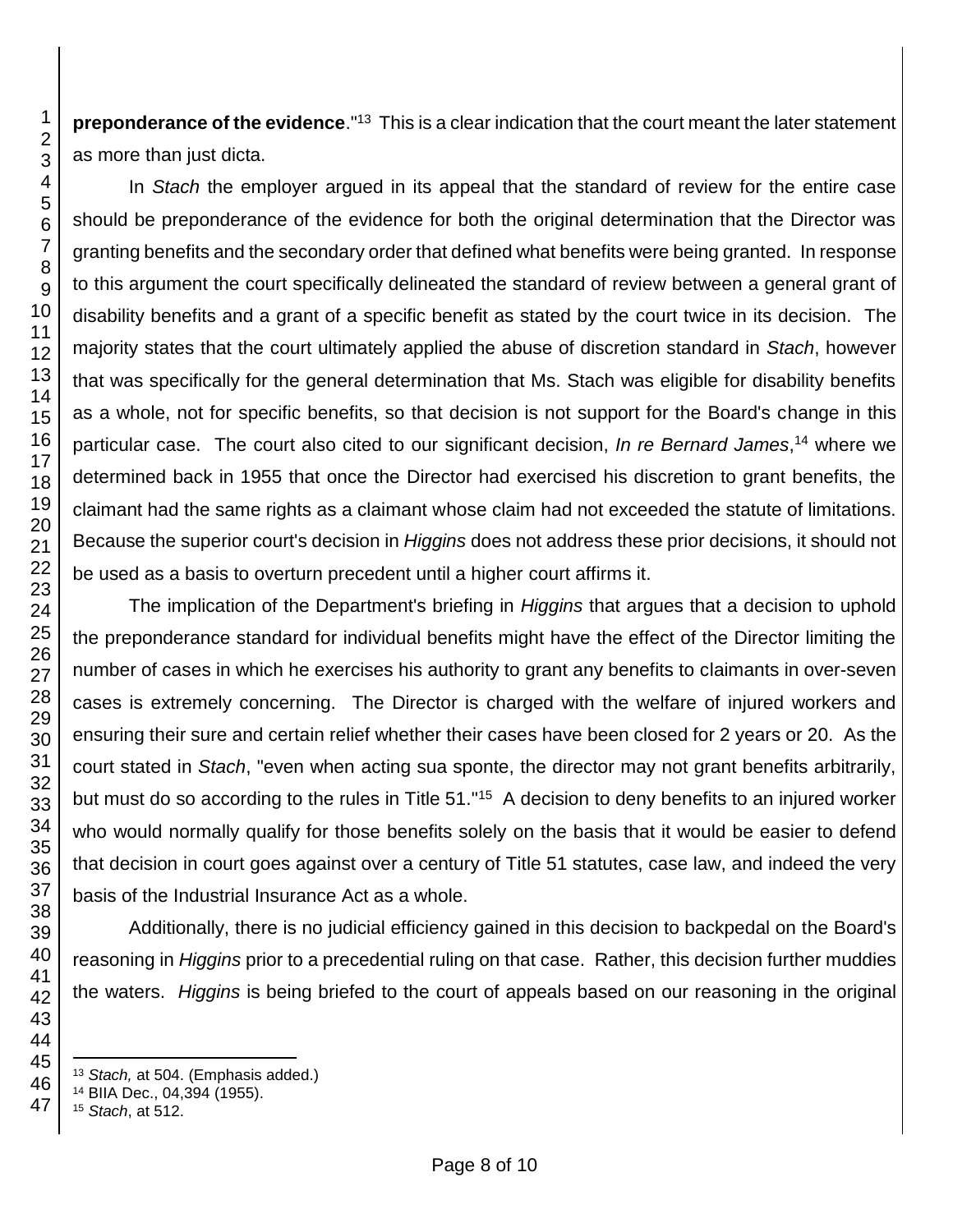decision. But in the midst of that briefing we are throwing the issue into disarray by stating that the ruling in *Stach*, on which we based our original decision, no longer means what we stated it meant even though that decision has not been overturned. The only case that currently has precedential value is Division 1's ruling in *Stach*. Should Division 2 follow Division 1's interpretation of *Stach*, then this case will come back again for another decision based on a different standard of review, rendering the majority's argument about judicial efficiency moot.

Because I would adopt the Proposed Decision and Order as the decision of the Board, I dissent.

Dated: August 4, 2020.

BOARD OF INDUSTRIAL INSURANCE APPEALS

€ ISABEL A. M. COLE, Member